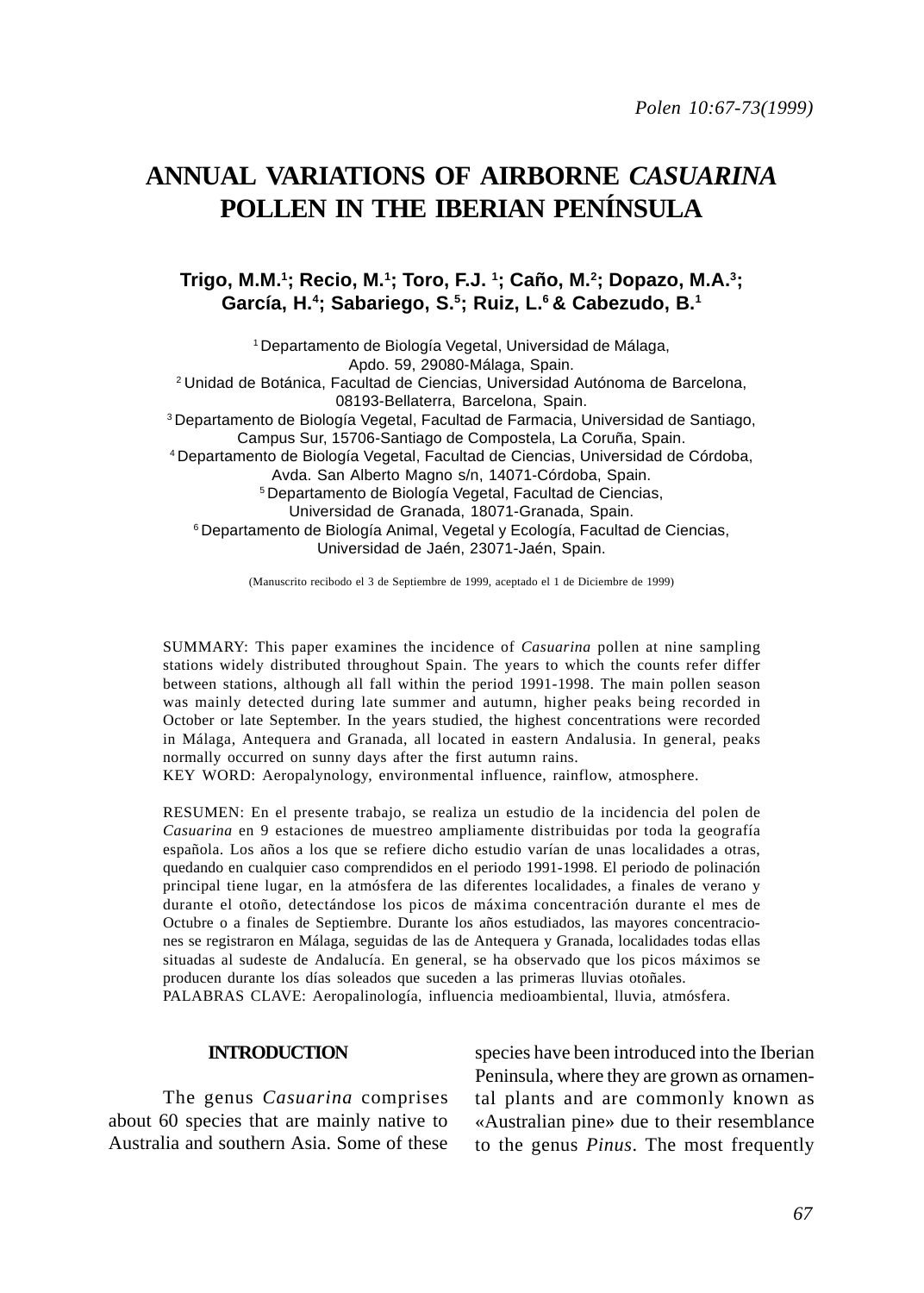found species of Australian pine grown and occasionally naturalized in Spain is *C. cunninghamiana* Miq and, to a lesser degree, *C. stricta* Aiton and *C. equisetifolia* Forster & Forster, among others (ROCHA ALFON-SO, 1990). *C. cunninghamiana* and *C. stricta* flower between September and November, whereas the other species flower at the end of spring or in the summer.

These are wind-pollinated trees that produce a very large number of pollen grains, whose allergenic properties have been reported by ZIVIT (1942), BUCHOLTZ *et al.* (1987) and, more recently, by GARCÍA *et al.* (1997). Their pollen grains are trizonoporate, isopolar, and radiosymmetric, triangular in polar view, with convex sides and pores located at the angles.

## **MATERIAL AND METHODS**

This study includes results obtained for *Casuarina* pollen at nine sampling stations widely distributed throughout Spain: in alphabetic order, Antequera, Barcelona, Córdoba, Estepona, Granada, Jaén, Málaga, Tarragona and Vigo. The years to which the counts refer differ from station to station, although all fall within the period 1991-1998 (Tab. 1). In addition to these nine stations, those of Madrid, León, Ponteferrada, Orense, Santiago, Girona and Lleida were also considered. However, these have not been included in this study because no *Casuarina* pollen were detected at any of them, since the species do not grow in these areas. All these stations form part of the Spanish Aerobiology Network (R.E.A.).

Samples were taken using volumetric pollen traps (HIRST, 1952) in accordance with the method proposed by the Spanish Aerobiology Network for pollen counts (DOMÍNGUEZ *et al.,* 1991; GALÁN, 1998). This consists of reading four horizontal sweeps per preparation with a magnification of x400. Data were expressed as mean daily concentrations. The main pollen season (MPS) was taken as being the period during which 95% of the total annual pollen of each station was recorded. For this purpose, the initial and final 2.5% of the annual variation curves were eliminated to avoid lengthy tail-offs.

All the pollen traps were placed between 15 and 25 m above ground level, in open spaces, with no nearby buildings to block free air movement. Additional information on the general characteristics and locations of the different sampling stations can be found in REA Bulletin numbers 3, 4 and 5.

## **RESULTS AND DISCUSSION**

In general, the main pollen season (MSP) generally occurred during late summer and autumn, between September and December, except in the case of the Vigo station (northwestern Spain), where the MPS took place from August to mid-October (Tab. 1, Fig. 1), probably due to the presence of different species.

Maximum pollen concentrations tended to occur during October or at the end of September, although the concentrations recorded on peak days, as well as the total annual pollen count and MPS duration, varied from station to station and from year to year (Tab. 1, Fig. 2-3).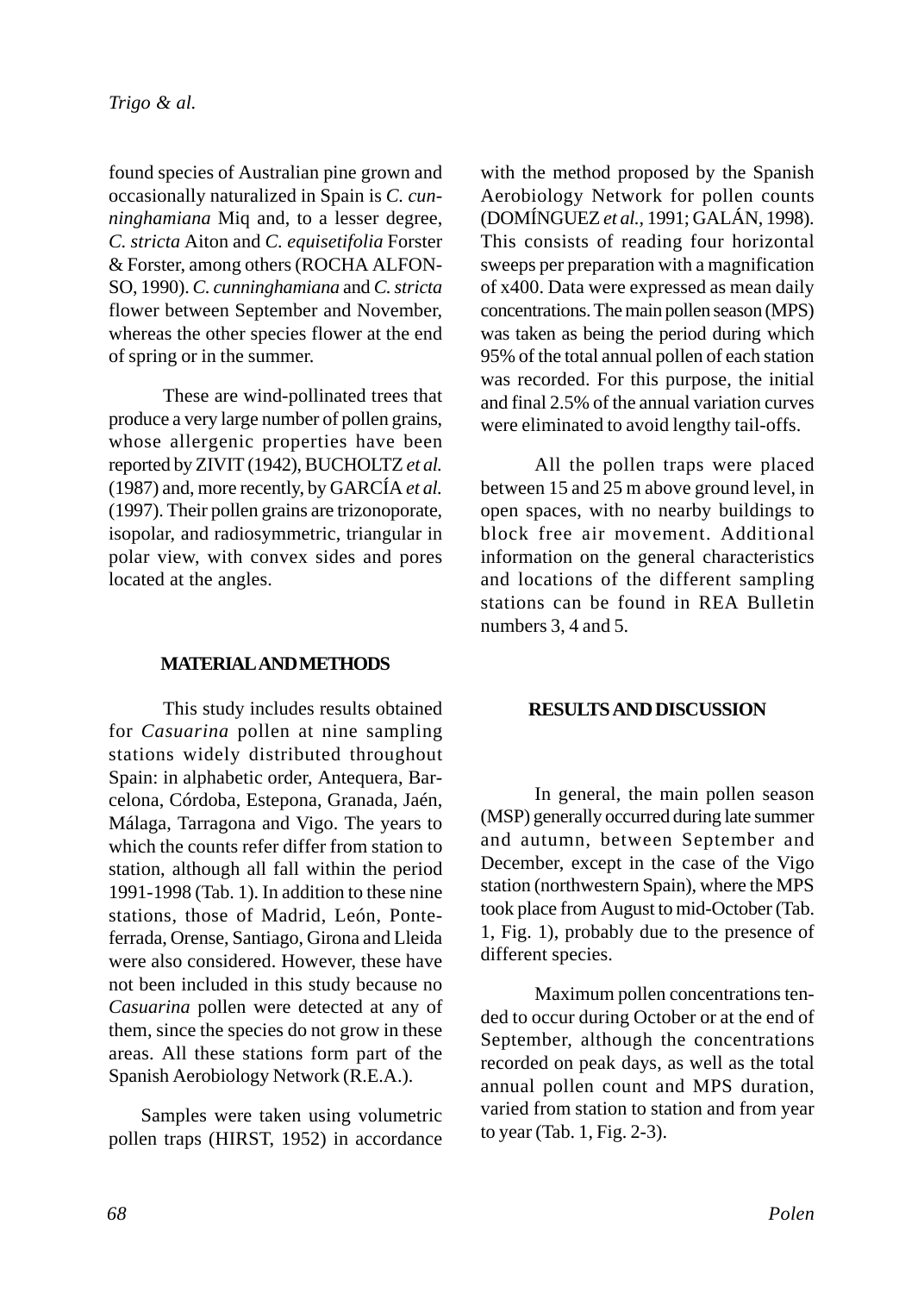| <b>Stations and years</b> |                                                              | <b>MPS</b>                                                                                                                             | Nº Days                                        | Peak day and mean daily<br>concentration p.g./m <sup>3</sup>                                                                    | <b>Total annual</b><br>pollen grains/m <sup>3</sup>     |
|---------------------------|--------------------------------------------------------------|----------------------------------------------------------------------------------------------------------------------------------------|------------------------------------------------|---------------------------------------------------------------------------------------------------------------------------------|---------------------------------------------------------|
| Antequera                 | 1998                                                         | 10 Oct-25 Nov                                                                                                                          | 76                                             | 13 Oct - 45                                                                                                                     | 273                                                     |
| <b>Barcelona</b>          | 1994<br>1995<br>1996<br>1997<br>1998                         | 1 Sept-27 Oct<br>6 Sept-25 Dec<br>17 Sept-20 Nov<br>2 Oct-25 Dec<br>13 Sep-2 Dec                                                       | 57<br>111<br>65<br>85<br>81                    | $6$ Oct - 13<br>10 Oct -<br>8<br>26 Sept -<br>$\overline{4}$<br>$1$ Oct -<br>9<br>2 Oct - 10                                    | 52<br>48<br>29<br>54<br>51                              |
| Córdoba                   | 1992<br>1993<br>1994<br>1995<br>1996<br>1997<br>1998         | 10 Oct-1 Dec<br>7 Sept-9 Dec<br>4 Oct-19 Nov<br>25 Sept-31 Oct<br>12 Sept-21 Nov<br>11 Oct- 2 Nov<br>2 Oct- 30 Nov                     | 32<br>94<br>47<br>37<br>71<br>53<br>60         | Various -<br>1<br>7 Sept -<br>30<br>15 Oct -<br>$\overline{2}$<br>26 Sept -<br>5<br>30 Oct -<br>8<br>12 Oct - 16<br>13 Oct - 15 | 11<br>47<br>5<br>20<br>45<br>30<br>73                   |
| <b>Estepona</b>           | 1995<br>1996<br>1997                                         | 30 Sept-31 Dec<br>6 Sept-1 Dec<br>16 Sept-13 Dec                                                                                       | 93<br>87<br>89                                 | $5$ Oct -<br>6<br>29 Oct - 19<br>12 Oct - 17                                                                                    | 36<br>19<br>17                                          |
| Granada                   | 1992<br>1993<br>1994<br>1995<br>1996<br>1997<br>1998         | 27 Oct-2 Dec<br>14 Sept-20 Dec<br>15 Sept-8 Nov<br>23 Sept-18 Nov<br>1 Sept-11 Nov<br>10 Sep-16 Dec<br>5 Oct-25 Nov                    | 37<br>98<br>55<br>57<br>72<br>98<br>52         | 31 Oct - 16<br>$1$ Nov -<br>8<br>13 Oct - 27<br>25 Sept - 12<br>6 Oct - 38<br>19 Oct - 39<br>16 Oct -<br>8                      | 43<br>81<br>161<br>81<br>171<br>146<br>35               |
| Jaén                      | 1996<br>1997<br>1998                                         | 29 Sept-30 Oct<br>16 Oct-12 Nov<br>9 Sept-26 Nov                                                                                       | 32<br>27<br>79                                 | $\overline{2}$<br>Various -<br>$\overline{2}$<br>Various -<br>$\overline{c}$<br>16 Sept -                                       | 16<br>12<br>15                                          |
| Málaga                    | 1991<br>1992<br>1993<br>1994<br>1995<br>1996<br>1997<br>1998 | 29 Sept-29Dec<br>19 Sept-30 Dec<br>26 Sept-28 Dec<br>4 Oct-16 Dec<br>30 Sept-28 Dec<br>9 Sept-24 Dec<br>8 Oct-28 Dec<br>26 Sept-30 Dec | 92<br>103<br>94<br>74<br>90<br>107<br>82<br>96 | 20 Oct - 44<br>27 Oct - 25<br>22 Oct - 166<br>10 Oct - 221<br>12 Oct - 76<br>10 Oct - 252<br>13 Oct - 516<br>18 Oct - 205       | 284<br>272<br>786<br>715<br>719<br>2250<br>1756<br>1231 |
| <b>Tarragona</b>          | 1996<br>1997<br>1998                                         | 15 Sept-11 Dec<br>13 Sept-29 Nov<br>10 Oct-24 Nov                                                                                      | 88<br>78<br>55                                 | 19 Sept - 14<br>11 Oct -<br>$\overline{4}$<br>9 Oct -<br>6                                                                      | 36<br>22<br>35                                          |
| Vigo                      | 1995<br>1996<br>1997<br>1998                                 | 7 Aug-14 Nov<br>10 Aug-8 Oct<br>4 Aug-20 Oct<br>6 Aug-22 Nov                                                                           | 100<br>60<br>78<br>109                         | 25 Sept -<br>$\overline{4}$<br>28 Aug - 18<br>5<br>12 Oct -<br>3<br>$11$ Aug -                                                  | 30<br>85<br>93<br>17                                    |

**TABLE 1.** Duration of the MPS, peak day and daily concentration, and total annual *Casuarina* pollen counts in the atmosphere at the stations and in the years studied.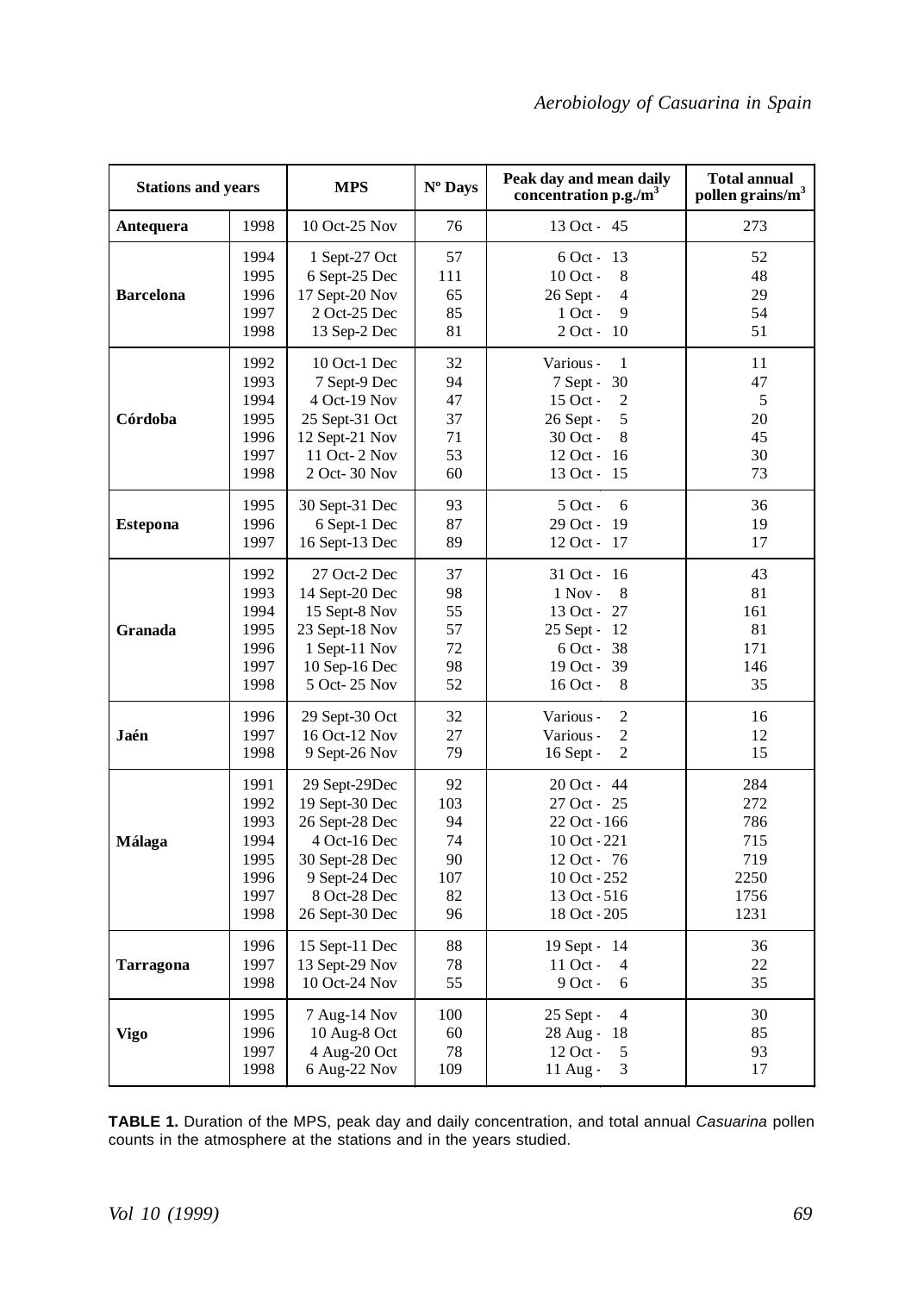*Trigo & al.*



**FIGURE 1.** Mean seasonal variation of *Casuarina* pollen at the different stations during the study period. 3-day running means. Note the different scales.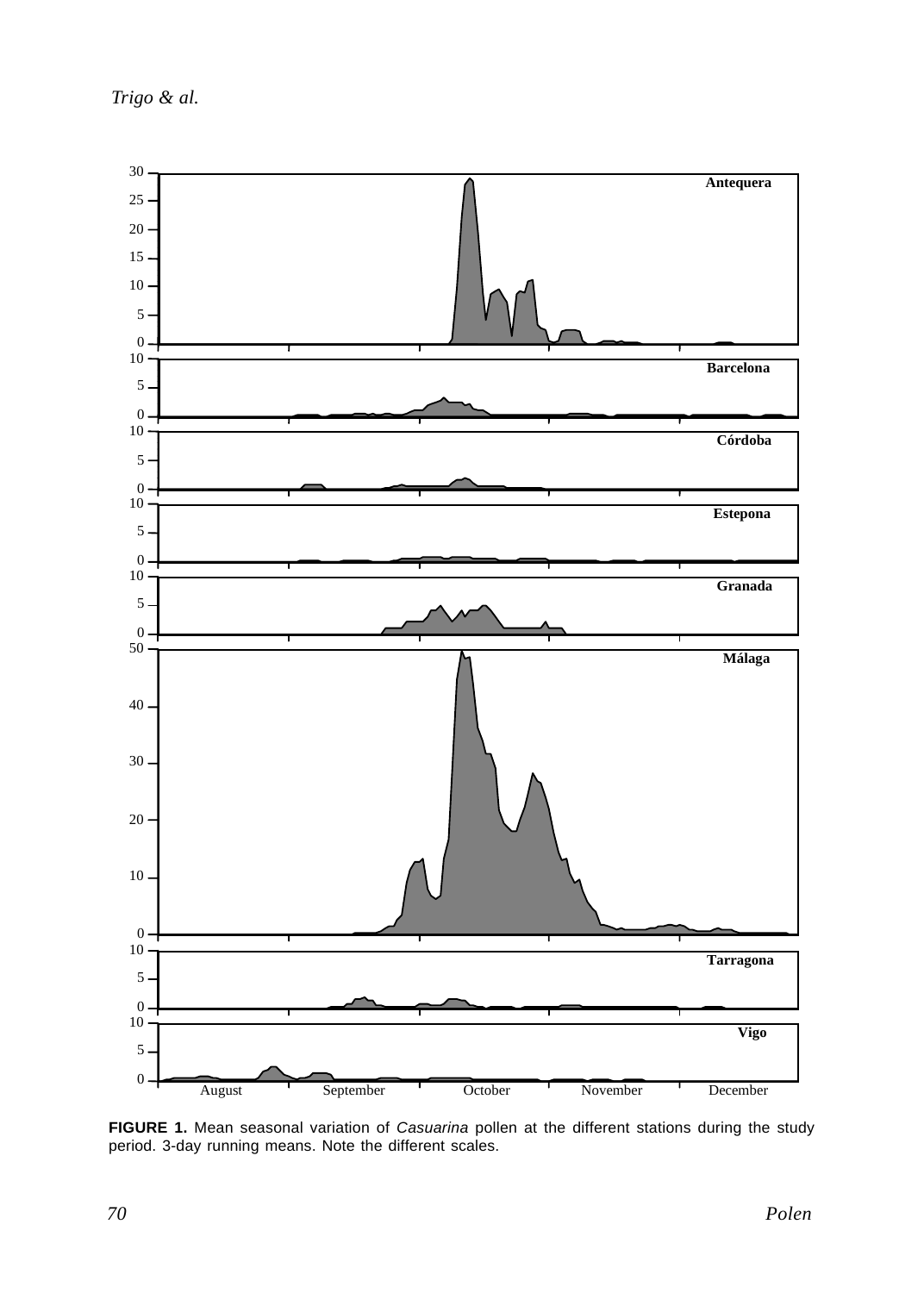In the years studied, the highest concentrations were recorded in Málaga, Antequera and Granada, all in eastern Andalusia; this is probably due to the fact the climate is ideal for this species in these areas, where the tree is often used to decorate roadsides and as a windbreak. Málaga showed particularly high values, with total annual counts of over 1,000 pollen grains per m<sup>3</sup> during the last three years of the study period and a record count of 516 pollen grains/m3 on 13 October 1997.

At the other stations, it was unusual to obtain an average daily mean of more than 30 pollen grains/ $m^3$ ; such levels were only recorded in Antequera, Granada and Córdoba, whereas lower values were always recorded at the other stations. Indeed, in most cases the pollen was only occasionally detected. There was therefore no real peak, as in the case of Jaen and other locations, where, in some years, the values never reached a daily mean of 5 pollen grains/m3 (Tab. 1).

As regards seasonal behaviour, although pollen grains of this species were sometimes detected on a certain number of days prior to the peak day, this peak normally occurred without warning, perhaps after the



**FIGURE 2.** Total annual counts (polen grains/m3 vs years) for *Casuarina* pollen at the Málaga station during the years studied. Note the different scale from Figure 3.

first rains of autumn, and very little time elapsed between the beginning of the season and the peak day. The frequent ups and downs in pollen counts were usually associated with rainfall.

The interannual behaviour of this pollen type varied from station to station (Fig. 3). In Málaga, for example, the annual counts in 1996 and 1997 were much higher than at other stations. Similar results, albeit less pronounced, were obtained in Vigo and Granada; 1994 also yielded a high annual count in the latter, whereas results at other stations were nothing out of the ordinary. Nonetheless, it is clear that *Casuarina* is a pollen whose presence in the air is closely associated with seasonal rainfall, which in the Mediterranean Basin normally occurs in autumn, coinciding with the main pollination period of the more frequent species. In general, the highest pollen concentrations are recorded on sunny days following the first autumn rains.

### **ACKNOWLODGEMENTS**

The authors wish to thank the Department of Health and the Department of Education of the Regional Government of the Autonomous Community of Andalusia for their collaboration with the Andalusian Aerobiology Network (RAA). They also wish to thank the Interministerial Committee of Science and Technology for funding this study (CICYT Project AMB97-0457-CO7-05).

#### **REFERENCES**

BUCHOLTZ, G.A.; HENSEL A.E.; LOCKEY, R.F.; SERBOUSEK, D.& WUNDERLIN, R.P. (1987). Australian pine (*Casuarina* equisetifolia) pollen as an aeroallergen. **An. Allergy** 59:52-56.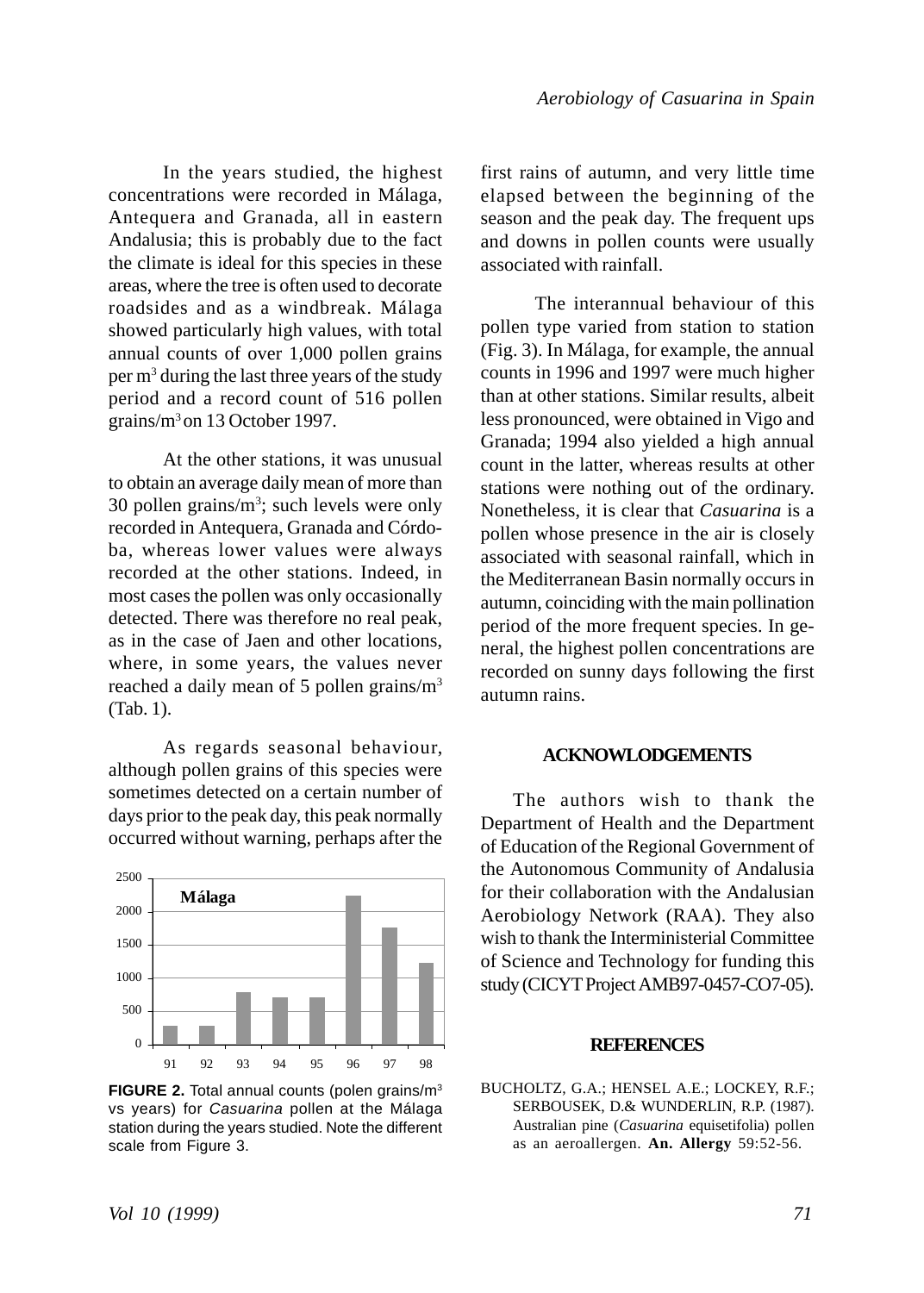*Trigo & al.*



**FIGURE 3.** Total annual counts (polen grains/m3 vs years) for *Casuarina* pollen at the Antequera, Barcelona, Córdoba, Granada, Jaén, Tarragona and Vigo stations during the years studied. Note the different scales from Figure 2.